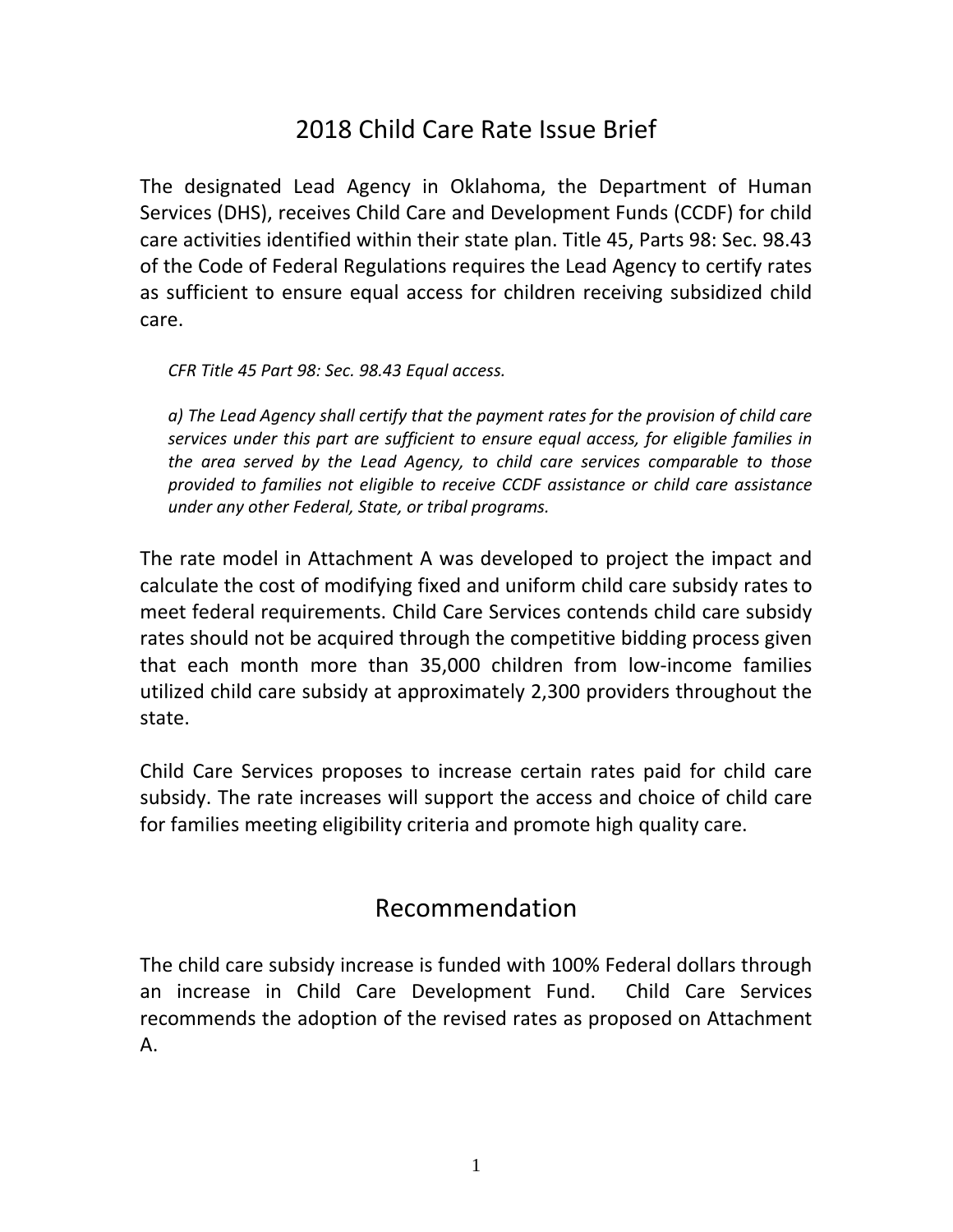Effective date: August 1, 2018

# Eligibility Requirements

In order for a child to be eligible for Department of Human Services (DHS) subsidized child care, the household must meet the conditions of eligibility found in OAC 340:40‐7. In order for a child care provider to receive subsidy payments from DHS, the provider must have a current Child Care Provider Contract.

#### **PURPOSE**

The August 2018 Child Care Subsidy Rate Increase will:

• Create a unified statewide rate for all facilities as currently exists for Three Star facilities

• Increase child care subsidy rates to the 65th percentile as determined by the 2017 Market Rate Survey for care of children birth through age three

• Provide a minimum increase of 7% for all child care subsidy rates except One Star Centers

#### **DEFINITIONS & METHODOLOGY**

The 2017 Market Rate Survey (MRS) is the basis for identifying child care rates at the targeted percentile of full‐time child care subsidy rates. The term "market rate" is defined as the agreed upon pricing point in an open market between a child care provider and a private pay family for child care services. The agreed upon price is evidenced by actual enrollment at the pricing point.

#### **IMPLEMENTATION**

Child care subsidy rates will increase utilizing the following principles:

Three Star child care rates are currently unified on a statewide basis.

• A 7% increase in child care rates for infant through three‐year‐old for enhanced area One Star child care homes

• To facilitate the unified statewide rate, standard area One Star child care home rates for infant through three‐year‐old will migrate to the new enhanced rate thus resulting in a higher than 7% increase

• One Star Plus facilities do not exist in numbers sufficient to develop a market rate. Due to the lack of a Market Rate, a 7% increase in child care rates will be implemented for all One Star Plus facilities